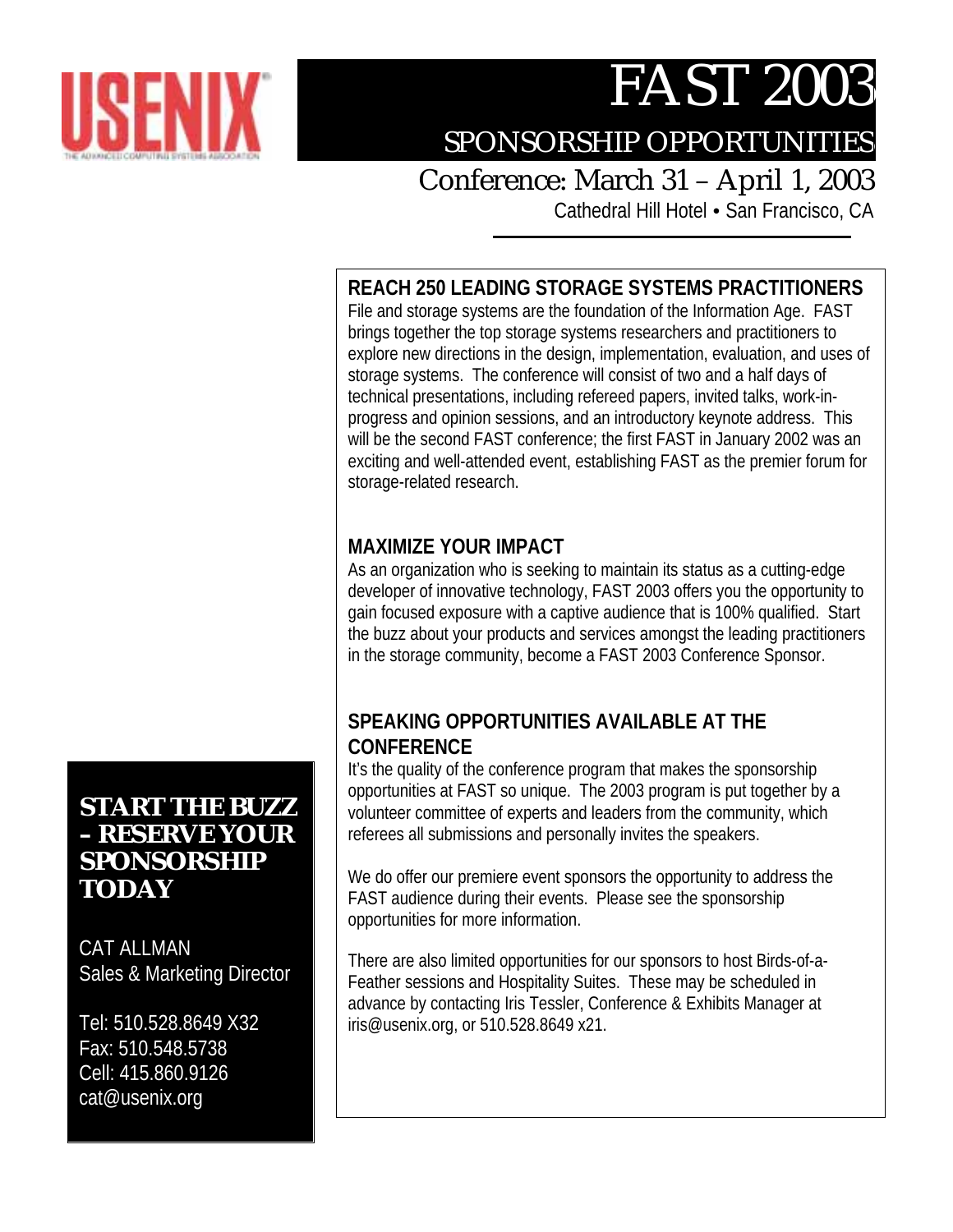### FAST 2003 SPONSORSHIP OPPORTUNITIES

#### **STUDENT STIPEND SPONSOR**

As the student stipend sponsor, you will have the opportunity to sponsor funding for students to attend FAST 2003. Each student will receive up to \$1,000 to cover the cost of travel, hotel expenses, and registration fees, according to need. All student applicants are reviewed and selected by the USENIX committee.

#### **Sponsor Twenty Students**

Marketing and Branding:

- " Company logo and sponsorship category prominently displayed in marketing and promotional materials for FAST 2003.
- **•** Company name and URLs will be included on all email marketing campaigns where sponsorships are mentioned.
- **EXECOMPANY LOGO and link prominently displayed on the FAST web sites.**
- Logo and company background (100 words) listed on the Conference web site

Onsite Benefits:

- **EXECOMPANY LOGO featured on key conference signage (premier placement).**
- Company logo featured on ribbon attached to student stipend attendee badges.
- " One-piece sponsor collateral material up to 10 stapled pages inserted in conference attendee registration package
- **Logo and company backgrounder (100 words) to be included in onsite conference collateral.**
- "

FAST 2003 Conference Passes:

- " 5 conference passes for your use. (Value: \$4,275 Conference passes include access to the technical sessions, lunch, and reception.
- " An additional 10 passes to the conference reception.

#### **Sponsor Ten Students**

Marketing and Branding:

- Company logo and sponsorship category displayed in marketing and promotional materials for FAST.
- " Company name and URLs will be included on all email marketing campaigns where sponsorships are mentioned.
- **EXECOMPANY LOGO and link displayed on the FAST web site.**
- Logo and company background (75 words) listed on the Conference web site

#### Onsite Benefits:

- **EXECOMPANY LOGO featured on key conference signage.**
- Company logo featured on ribbon attached to student stipend attendee badges.
- " One-piece sponsor collateral material up to 5 stapled pages inserted in conference attendee registration package
- " Logo and company backgrounder (75 words) to be included in onsite conference collateral.
- Opportunity to host an evening Birds-of-a-Feather Session or Hospitality Suite.

FAST 2003 Conference Passes:

- " 3 conference passes for your use. (Value: \$2,565) Conference passes include access to the technical sessions, lunch, and reception.
- " An additional 5 passes to the conference reception.

#### **Sponsor Five Students**

Marketing and Branding:

- Company logo and sponsorship category displayed in marketing and promotional materials for FAST.
- " Company name and URLs will be included on all email marketing campaigns where sponsorships are mentioned.
- Company logo and link displayed on the FAST web site.
- Name and company background (50 words) listed on the Conference web site

Onsite Benefits:

- Company logo featured on ribbon attached to student stipend attendee badges.
- Logo and company backgrounder (50 words) to be included in onsite conference collateral.

FAST 2003 Conference Passes:

- " 1 conference passes for your executives and clients. (Value: \$855) Conference passes include access to the technical sessions, lunch, and reception.
- An additional 3 passes to the conference reception.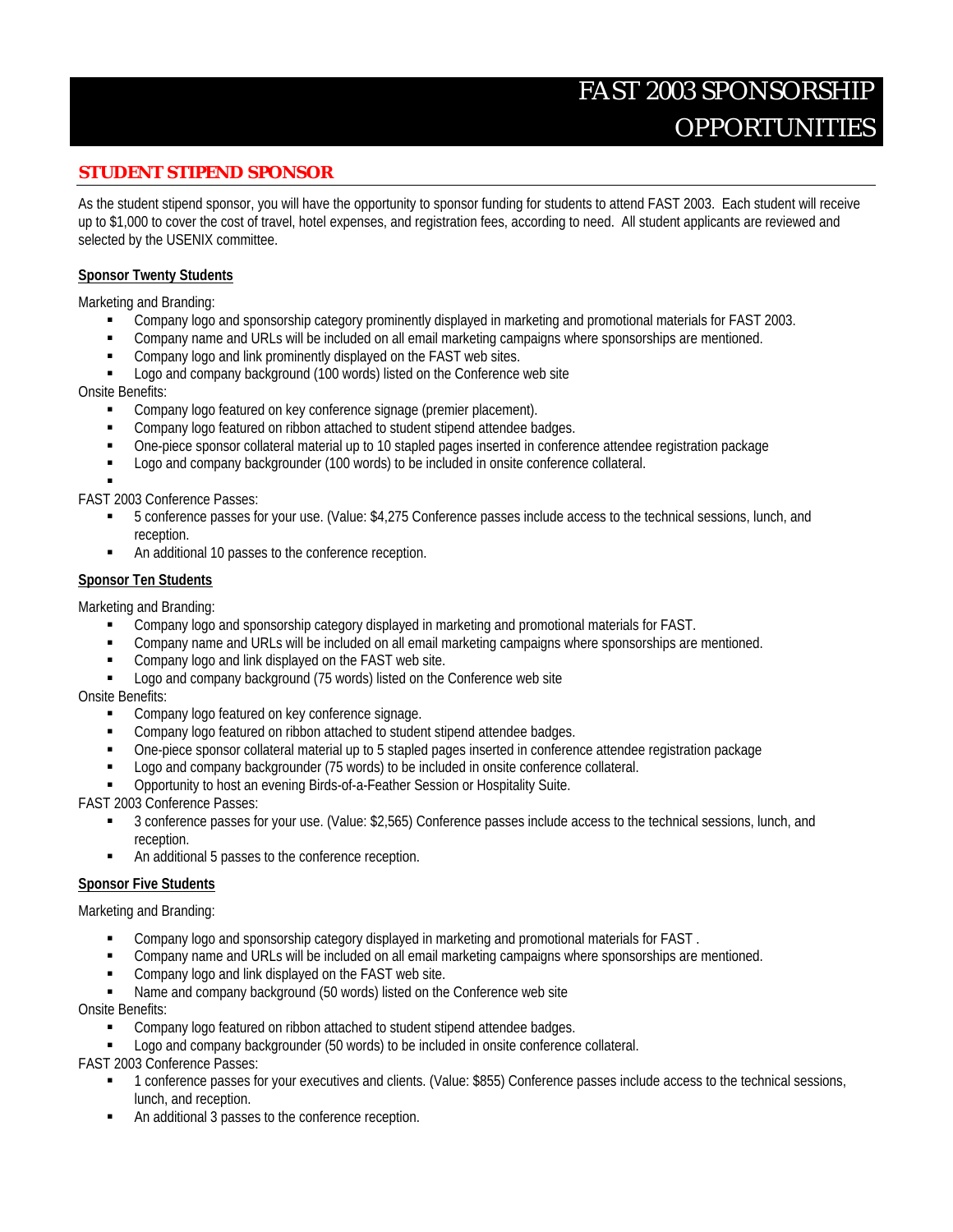#### **RECEPTION SPONSOR -** *Exclusive opportunity*

Marketing and Branding:

- " Company logo and sponsorship category prominently displayed in marketing and promotional materials for FAST.
- Company logo and URLs will be included on all email marketing campaigns.
- **EXECOMPANY LOGO and link prominently displayed on the FAST web site.**

Onsite Benefits:

- Company logo, headquarters information and sponsorship category featured in Sponsor section of the FAST onsite quide.
- Company logo featured on conference signage at the reception.
- " 15 minute opportunity to introduce company and thank attendees for participating
- " Opportunity to distribute one print marketing piece or one promotional item/gift at the reception. All items are subject to approval by USENIX.
- " Opportunity to host an evening Birds-of-a-Feather Session or Hospitality Suite.

FAST 2003 Conference Passes:

- " 4 conference passes for your use. (Value: \$3,420)
	- Conference passes include access to the technical sessions, lunch, and reception.
- " An additional 10 passes to the conference reception.

#### **LUNCH SPONSOR -** *Exclusive opportunity*

Marketing and Branding:

- " Company logo and sponsorship category prominently displayed in marketing and promotional materials for FAST.
- **EXECOMPANY LOGO and link prominently displayed on the FAST web site.**
- " Company logo, headquarters information, and sponsorship category featured in Sponsor section of FAST onsite guide.

Onsite Benefits:

- Company logo featured on signage at the lunch venue.
- **15 minute opportunity to introduce company and thank attendees for participating**<br>Connectunity to bost an evening Birds-of-a-Feather Session or Hospitality Suite
- " Opportunity to host an evening Birds-of-a-Feather Session or Hospitality Suite.

FAST 2003 Conference Passes:

- 2 conference passes for your use. (Value: \$1710)
	- Conference passes include access to the technical sessions, lunch, and reception.
- An additional 5 passes to the conference reception.

#### **HAPPY HOUR SPONSOR**

Marketing and Branding:

- " Company logo and sponsorship category prominently displayed in marketing and promotional materials for FAST.
- " Company logo and link prominently displayed on the FAST web site.
- **•** Company logo, headquarters information, and sponsorship category featured in Sponsor section of the FAST onsite guide.

Onsite Benefits:

- **Company logo on signage at Happy Hour.**
- FAST 2003 Conference Passes:
	- 2 conference passes for your use. (Value: \$1710) Conference passes include access to the technical sessions, lunch, and reception.